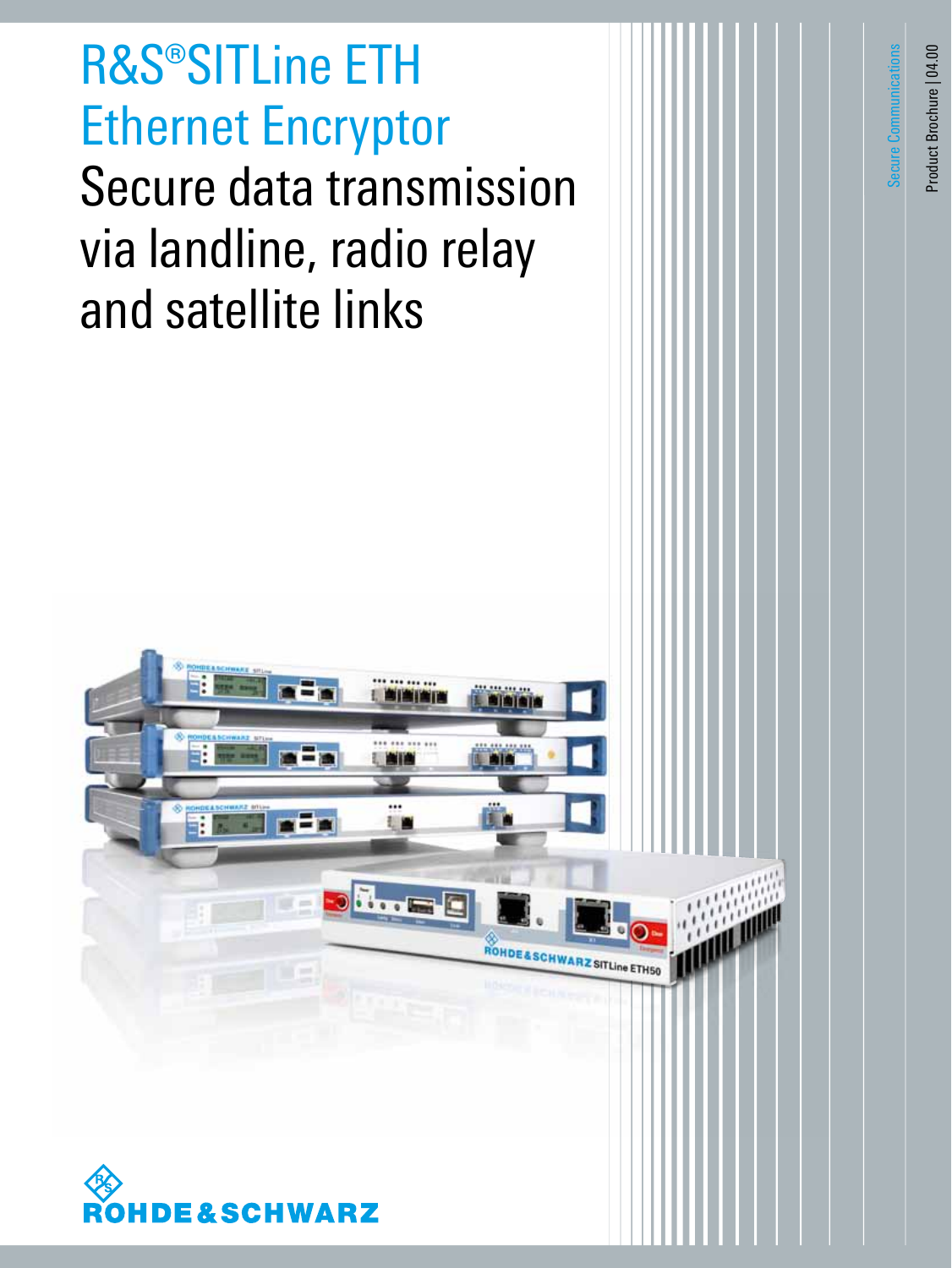## R&S®SITLine ETH Ethernet Encryptor At a glance

The R&S®SITLine ETH is a family of devices for Ethernet encryption and creating secure "layer 2 virtual private networks" (L2 VPN). The R&S®SITLine ETH protects companies and organizations against espionage and manipulation of data that is transported via Ethernet over landline, radio relay or satellite links. The devices in this product family are BSI-approved and can be used in a flexible manner in many stationary and mobile applications.

The R&S®SITLine ETH performs encryption on an Ethernet basis – in the ISO/OSI model's data link layer (layer 2) – and is thus ideal to protect applications where throughput and time are critical. Communications links over public and private networks can be protected. Using R&S®SITLine ETH, the security requirements can be represented fully independently of the existing or planned network structure.

Because Ethernet significantly reduces costs, it has become established in recent years as a true networking alternative to "managed IP connections". The R&S®SITLine ETH provides different models and performance classes. The R&S®SITLine ETH family is a flexible solution to meet changing requirements for a high level of investment protection.

### **Key facts**

- **Ethernet encryptor in performance classes from** 25 Mbit/s to 1 Gbit/s
- **I** Advanced cryptographic methods and standards (elliptic curves, AES, X.509)
- **I** Flexible deployment in both simple and complex network structures
- Safeguarding lines (point-to-point), star structures (point-to-multipoint) and fully meshed networks (multipoint-to-multipoint)
- Maximum bandwidth efficiency, avoidance of overhead
- For Ethernet connections via landline, radio relay and satellite links
- Extremely compact design (1 HU), very low specific energy consumption, low total cost of ownership (TCO)
- **I** BSI-approved up to German restricted ("VS-NfD") and NATO restricted

#### R&S®SITLine ETH100. The state of the state of the state of the state of the state of the state of the state of the state of the state of the state of the state of the state of the state of the state of the state of the sta



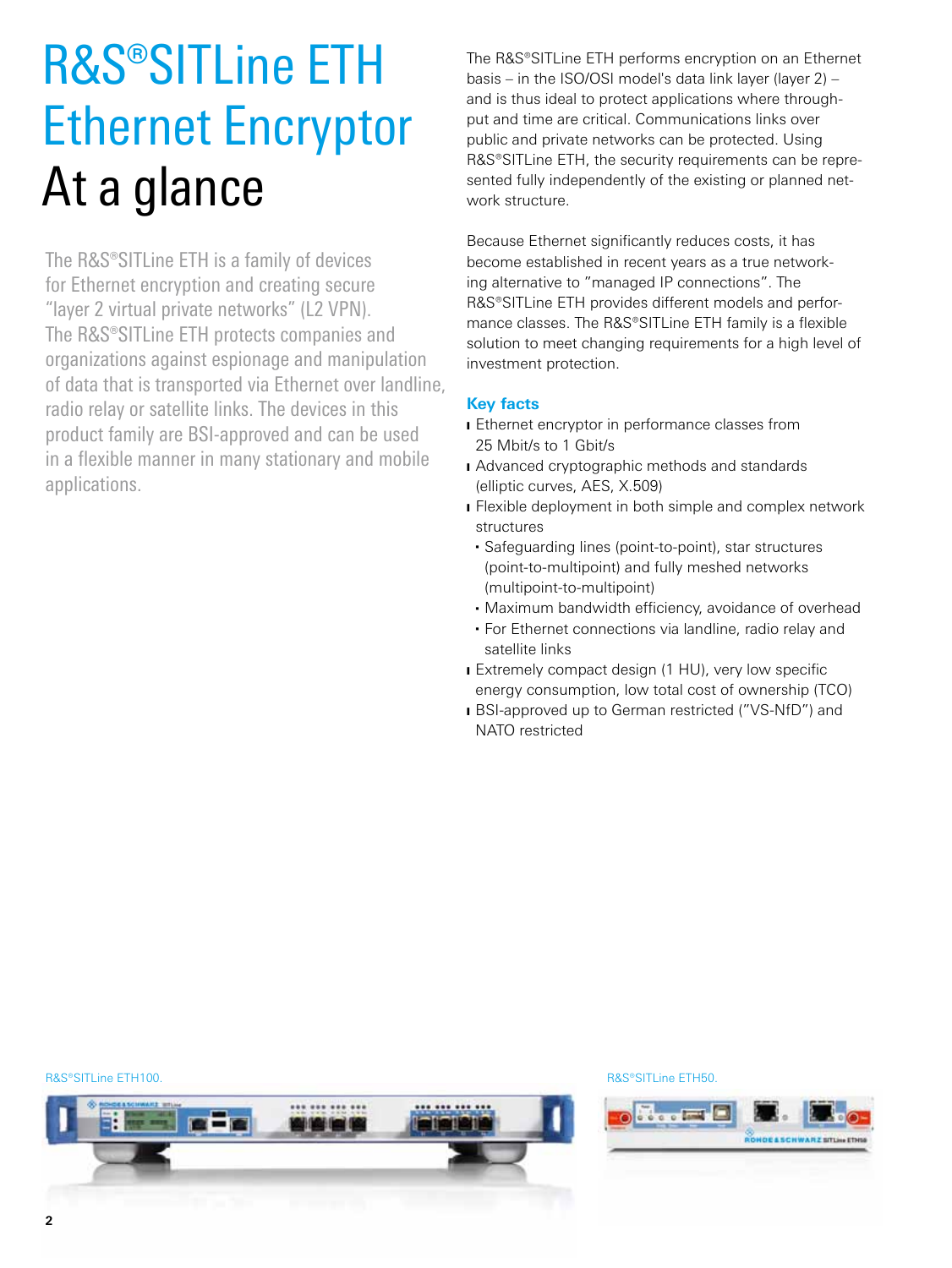### R&S®SITLine ETH Ethernet Encryptor Benefits and key features

### **Secure civil, official and military communications**

- ❙ Confidential communications between sites and within a single site (L2 VPN)
- **I** Safeguarding of radio relay and satellite links (SatCom)
- **I** Integrity protection for public transport (railway, road tolls)
- **■** Secure data center interconnection, secure storage area networks
- ▷ page 4

### **Low system costs**

- **I** Minimum investment for installation and configuration
- **I** Low space and energy costs
- **I** Lower transmissions costs than with managed IP
- **I** Low maintenance and service requirements
- ▷ page 6

### **Professional, certified security**

- **I** Secure authentication
- **■** Flexible encryption hardware
- **Manipulation-proof devices**
- ❙ Variable operating modes
- ▷ page 7

### **Independent, secure management**

- **■** Separation of network management and security management
- ▷ page 8

### **Automatic link setup**

- Redundant link structure to the security management system
- ❙ Self-organizing and self-healing
- **■** Automatic setup of encrypted links
- ▷ page 9

#### R&S®SITLine ETH1G.

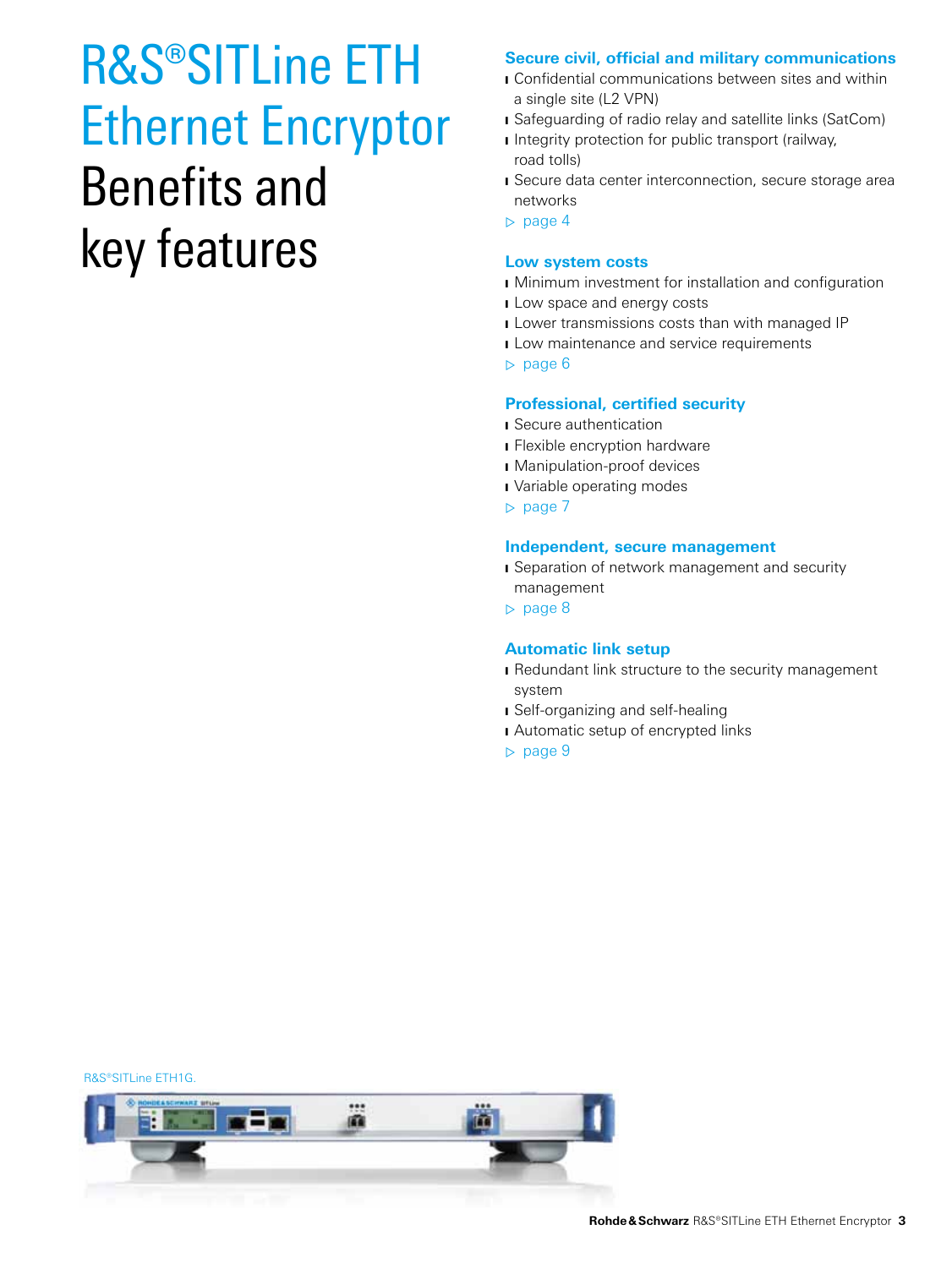### Safeguards civil, official and military communications

Originally used only in local area networks (LANs), today Ethernet is a universal transmission technology for wide area networks (WANs). This makes interconnecting sites over global networks just as easy as in-house cabling. Unfortunately, this also means a greater susceptibility to attacks from the public network: These networks are just as easy to eavesdrop on, manipulate and disrupt as ordinary computer networks. The BSI-approved R&S®SITLine ETH safeguards communications through consistent encryption on the Ethernet layer.

### **Confidential communications between sites and within a single site (L2 VPN)**

Video conferences, VoIP calls, database queries – the confidentiality of communications links within organizations must be safeguarded in order to prevent espionage and undesired manipulation of data. This is especially important if parts of the communications links are established over long distances, as is the case for organizations with geographically dispersed sites or for networking within a larger campus. Here, the flexibility and variability of the R&S®SITLine ETH are highly beneficial: All of the devices are interoperable. Depending on the site to be integrated, the optimal device can be selected based on criteria such as the required transmission capacity, the number of necessary connections and the environmental conditions. From the encryption of individual lines or applications to the safeguarding of complex structures, the interoperability allows the security solution to grow along with the network. This provides long-term investment protection for users.



R&S®SITLine ETH safeguards public and private Ethernet connections over landline, radio relay and satellite links.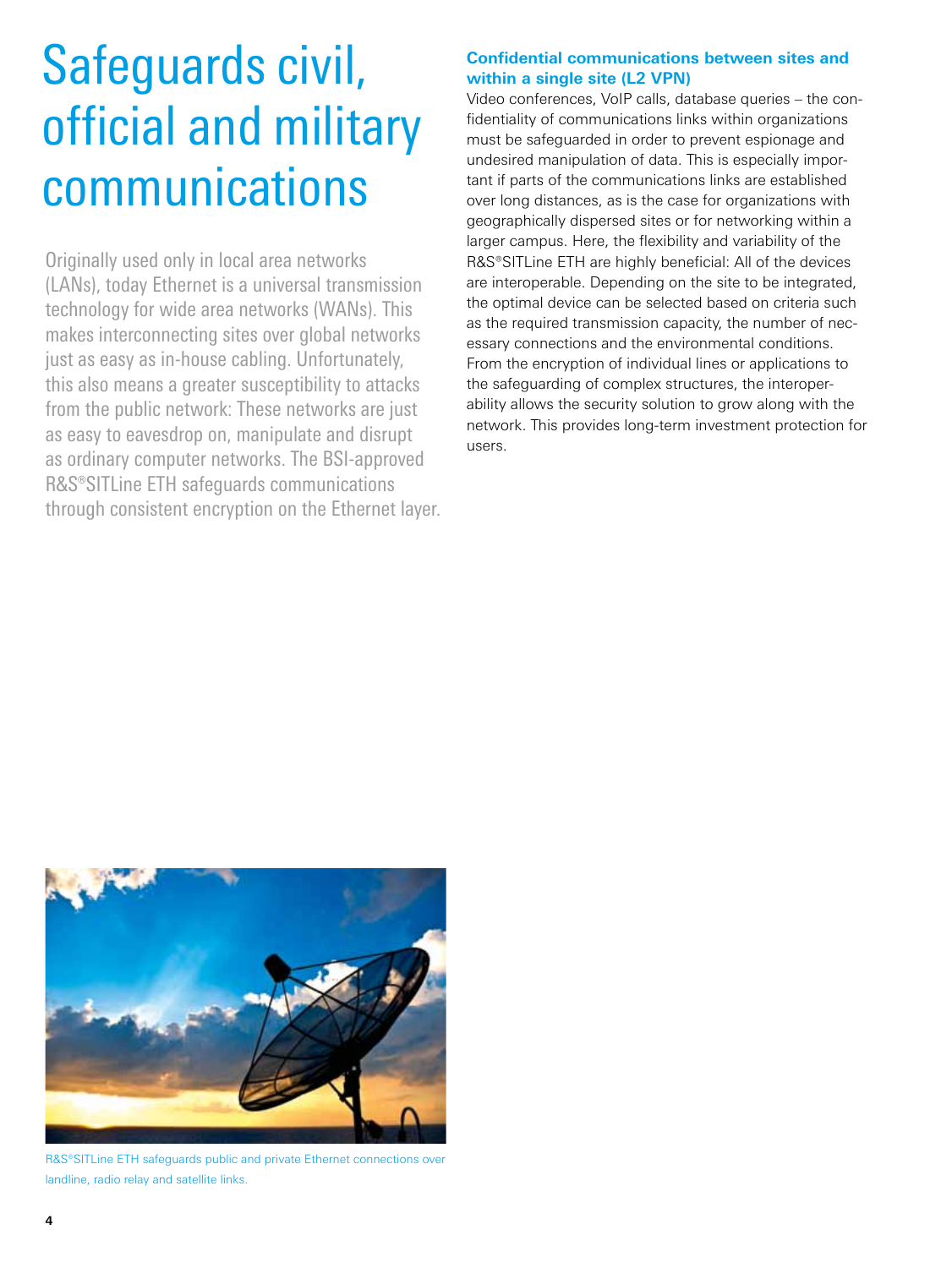### **Safeguarding of radio relay and satellite links (SatCom)**

Precise, timely information is necessary for strategic command and control of armed forces. Situation reports with image and video material often need to be transmitted over long distances. Here, radio relay and SatCom links are used to connect field units to the central unit (e.g. control center, headquarters), which in many cases might even be on a different continent. In order to ensure information superiority, the data must be completely free from any manipulation, and must not fall into the hands of third parties – reason enough to use strong encryption. However, the encryption must not place any additional loading on the already very narrow bandwidth of the radio relay or SatCom link.

Especially in scenarios with narrow bandwidth allocations, the basic design concept of the R&S®SITLine ETH provides clear benefits: Compared with classic IP encryption, the R&S®SITLine ETH requires significantly less protocol information (overhead) for encrypted transmissions. During the entire radio relay transmission or during satellite hops, the information is protected against eavesdropping and manipulation despite throughput limitations.

### **Integrity protection for public transport (railway, road tolls)**

Public transport networks are managed in central control centers, which are supplied with information from transport hubs (e.g. railway stations, signal boxes) that may be unattended. Automation enables tighter scheduling of trains and greater punctuality. However, unattended transport hubs require a higher level of protection against manipulation, especially if they are connected to the control center over public networks. In this case, cryptographic functions can safeguard the integrity and confidentiality of the transmitted data. Special R&S®SITLine ETH models are available for use in more challenging environments (e.g. extended temperature range, installation with top-hat rail/ DIN rail, external emergency erasure).

### **Secure data center interconnection, secure storage area networks**

Central data centers in a corporation typically have a redundant design. The centers must be securely interconnected via high-performance lines. The state-of-the-art transmission technology for this application are Ethernet services with a transmission capacity of at least 100 Mbit/s and typically several Gbit/s. The R&S®SITLine ETH can be scaled for connections in the Mbit/s and Gbit/s range. The R&S®SITLine ETH multiport model can also be used to efficiently safeguard dedicated Ethernet lines that are connected in parallel.



R&S®SITLine ETH protects communications within critical infrastructures, such as public transport systems.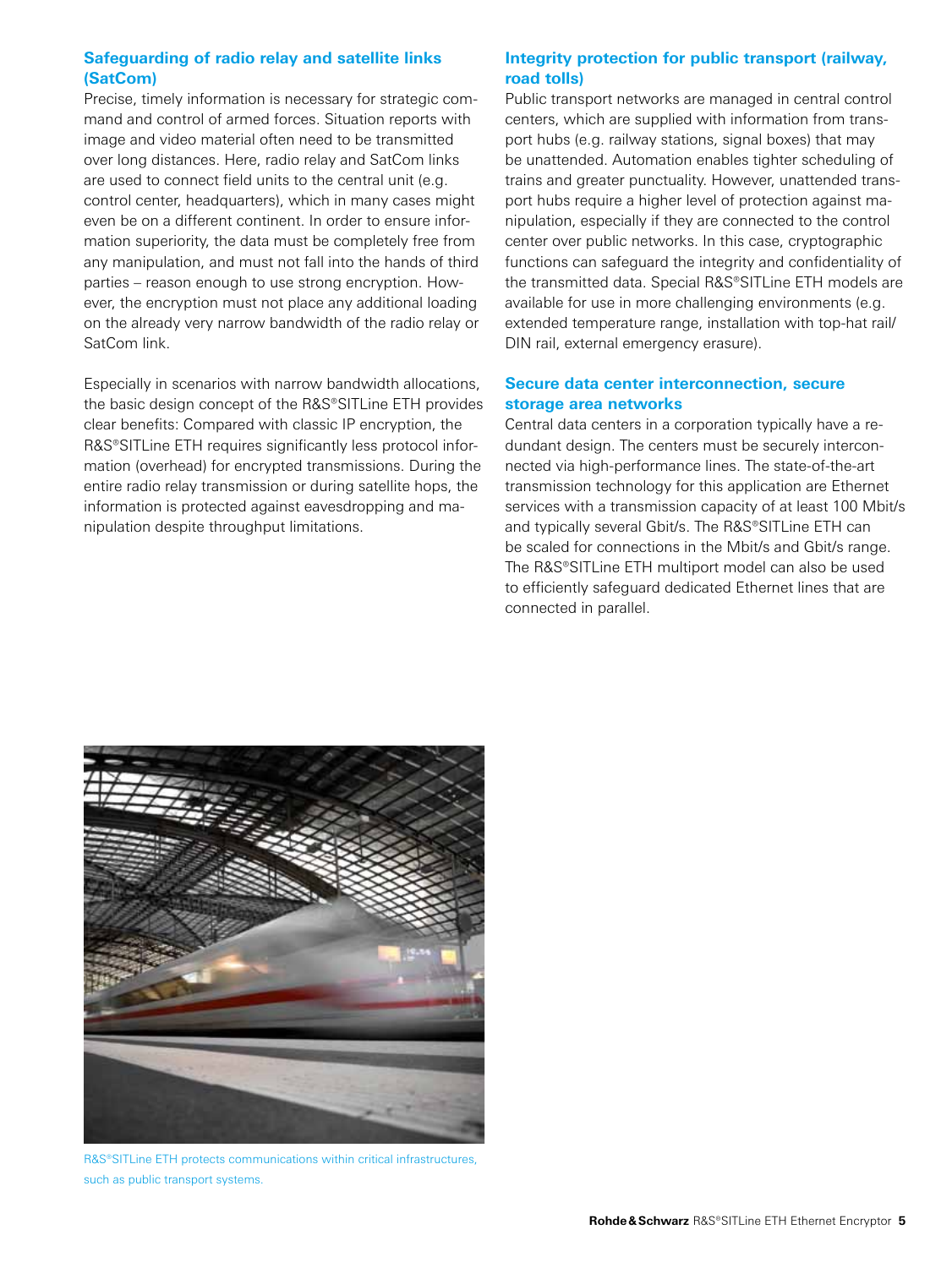### Low system costs

Compared with other communications and security solutions, Ethernet carrier services protected by the R&S®SITLine ETH have the dual benefits of higher security and lower operating costs.

### **Minimal investment for installation and configuration**

The R&S®SITLine ETH integrates into a network in a fully transparent manner. Except for the security parameters, no other network-specific configuration steps are required. Ethernet is a plug&play technology and therefore requires almost no configuration effort. This saves installation time and expense.



### **Low space and energy costs**

The compact design, low module height and different device classes make it possible to save on both installation space and energy. The multiport device provides the functionality of up to four devices while consuming only the space and power of a single device. The option to safeguard up to four physical lines with a single device is unique worldwide.

### **Lower transmissions costs than with managed IP**

The significantly lower overhead for Ethernet encryption and the resulting improvement in the net-to-gross transport ratio reduces the transport costs for the payload. Depending on the traffic profile and the selected security functions, the net payload rate only drops by 0% to 13% when using Ethernet encryption. By way of comparison: An IPsec-secured L3 VPN reduces the net payload rate by up to 60% due to the overhead. In addition, purchasing Ethernet as a WAN service from a carrier is usually significantly more economical than, for example, managed IP services.

#### **Low maintenance and service requirements**

Ethernet operates independently of the logical IP network structures. This eliminates the need for adaptations when integrating new applications, changing providers or migrating to higher-level network protocols (e.g. IPv4 to IPv6). Experience has shown that the service costs for layer 2 systems resulting from major update and upgrade cycles is significantly lower than for other solutions.



### **Net payload rate (capacity utilization)**

IP over Ethernet L2 encryption without ICV L2 encryption with 8 byte ICV IPSec encryption

> For a medium-sized packet size of 250 byte, the R&S®SITLine ETH has a significantly higher net payload than IPsec encryption: R&S®SITLine ETH: > 90% (L2 encryption) IPsec encryption: 75%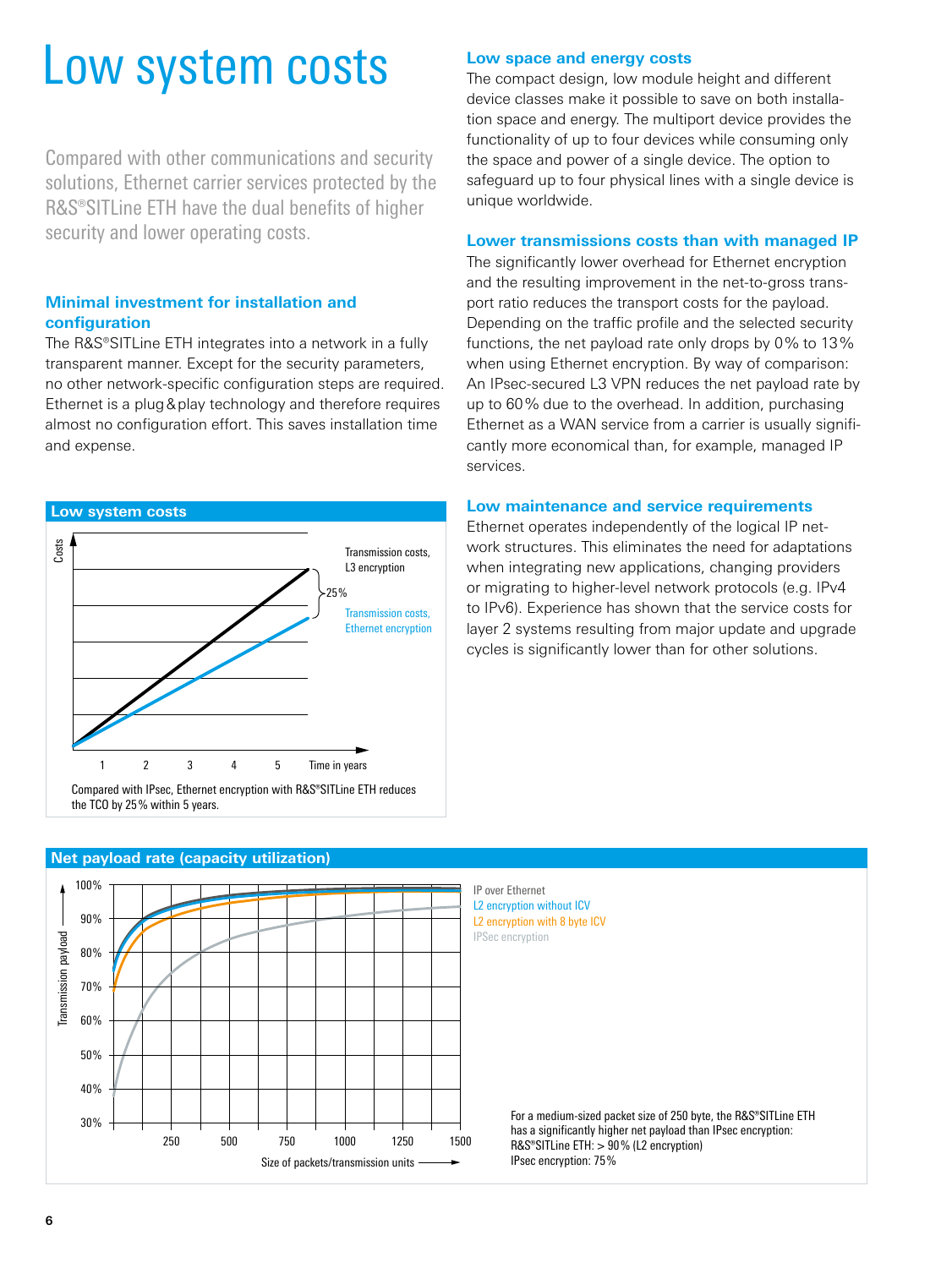### Professional, certified security

Ethernet is a fixed, universal standard for data transmission via cable and radio. However, it does not protect the confidentiality or integrity of the transmitted data. The R&S®SITLine ETH provides the necessary protection in a significantly more efficient and effective manner than other solutions. It has been approved by the Federal Office for Information Security (BSI) for handling of classified documents up to the German restricted ("VS‑NfD") level.

### **Secure authentication**

The R&S®SITLine ETH uses the following technologies and standards for secure authentication:

- **I** Asymmetric cryptography using elliptic curves with a 257-bit key (roughly corresponds to 3200-bit RSA key)
- X.509 v3 certificates for persons and equipment
- ❙ Secure storage and transport of confidential parameters using smart card technology

Before a link is set up, users are securely authenticated using the certificate issued by the security management system and parameters that are securely provided via a smart card token. A unique set of keys is generated for each management connection and for each of the up to 4000 data connections per device. Key agreement is performed in accordance with the Diffie-Hellman protocol. For key generation, the R&S®SITLine ETH uses a true hardware-based random number generator which is certified in accordance with Common Criteria EAL4+.

### **Flexible encryption hardware**

Symmetric algorithms (AES256) are used. These are integrated into powerful hardware. Special customer requests regarding the cryptographic method can be taken into account upon request.

### **Manipulation-proof devices**

The R&S®SITLine ETH features not only cryptographic core functions but also an intricate system of mechanical and electromechanical security functions. This includes layered security zones, protected memory, protective mechanisms against mechanical manipulation and further security functions to counteract attempts to steal or manipulate secure confidential information.

### **Variable operating modes**

Depending on the traffic profile and the device model, the R&S®SITLine ETH supports different operating modes:

- Point-to-point: Ethernet private line (EPL) dedicated Ethernet line
- Point-to-multipoint: Ethernet virtual private line (EVPL) logical channels on one line
- With VLAN IDs from the customer network and EVPL service in the WAN (VID EVPL)
- Without VLAN IDs from the customer network and EVPL service in the WAN (MAC-EVPL)
- **I** Multipoint-to-multipoint: Ethernet LAN (ELAN) in the WAN (MAC-ELAN) – without VLAN IDs from the customer network

Each operating mode can be used in transport mode and in tunnel mode.

In scenarios where two devices are directly interconnected without a switch, the R&S®SITLine ETH100 and the R&S®SITLine ETH1G can alternatively be operated in bulk mode. Bulk mode encrypts all Ethernet packets (including protocol information) without additional overhead, offering a higher degree of confidentiality with maximum data throughput.



R&S®SITLine ETH50.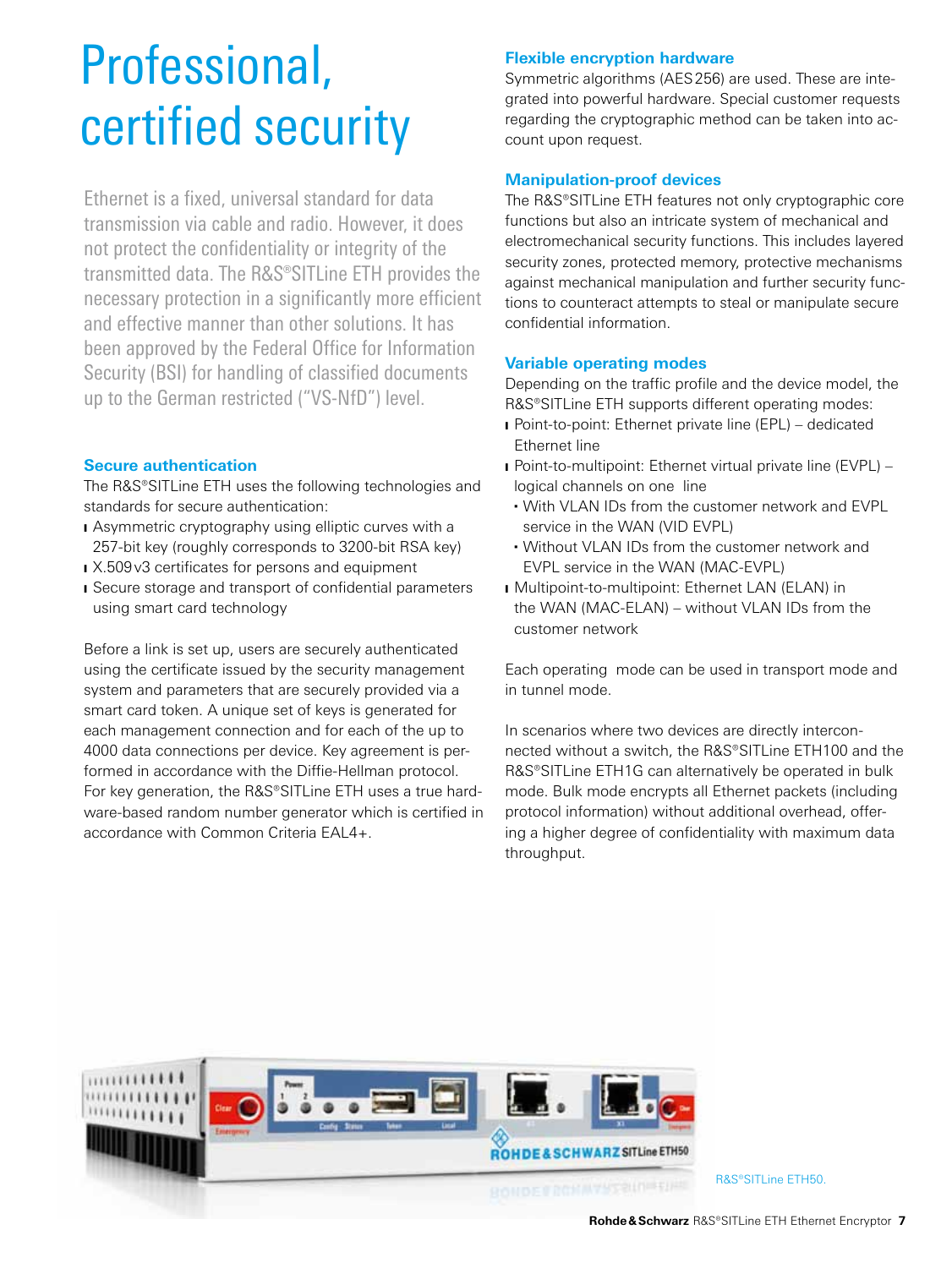### Independent, secure management

The R&S®SITLine ETH combines high-quality, reliable protection of sensitive data with the ability to separately monitor the network structures involved in the data transfer.

### **Separation of network management and security management**

Due to the strict separation of the security management system (SMS) and the network management system (NMS), connection monitoring can be delegated to the network operator without compromising security. The encryption parameters can be configured for the individual communications relationships completely independently of the transported network structure (e.g. IP subnets). This makes it possible to outsource network responsibility while keeping security under the user's full control.

The R&S®SITLine ETH combines two strictly separated management instances: **■** Security management system (SMS)

**■** Network management system (NMS)

The security management system is an autonomous instance with the user's security officer as its central point. The security officer has complete control over all security parameters and functions. All communications between the SMS and the individual devices are just as highly protected as the actual data links. Syslog can be used for integration into any existing log book systems from third-party suppliers,

The network management system can be used to independently control parameters for participating networks. For reporting purposes, the devices use traps to send status messages. These messages can be evaluated by the supplied R&S®SITLine administration software or by any SNMP-capable management program.

The two independent reporting mechanisms (Syslog for SMS, traps for NMS) monitor the availability of the infrastructure in two different ways.

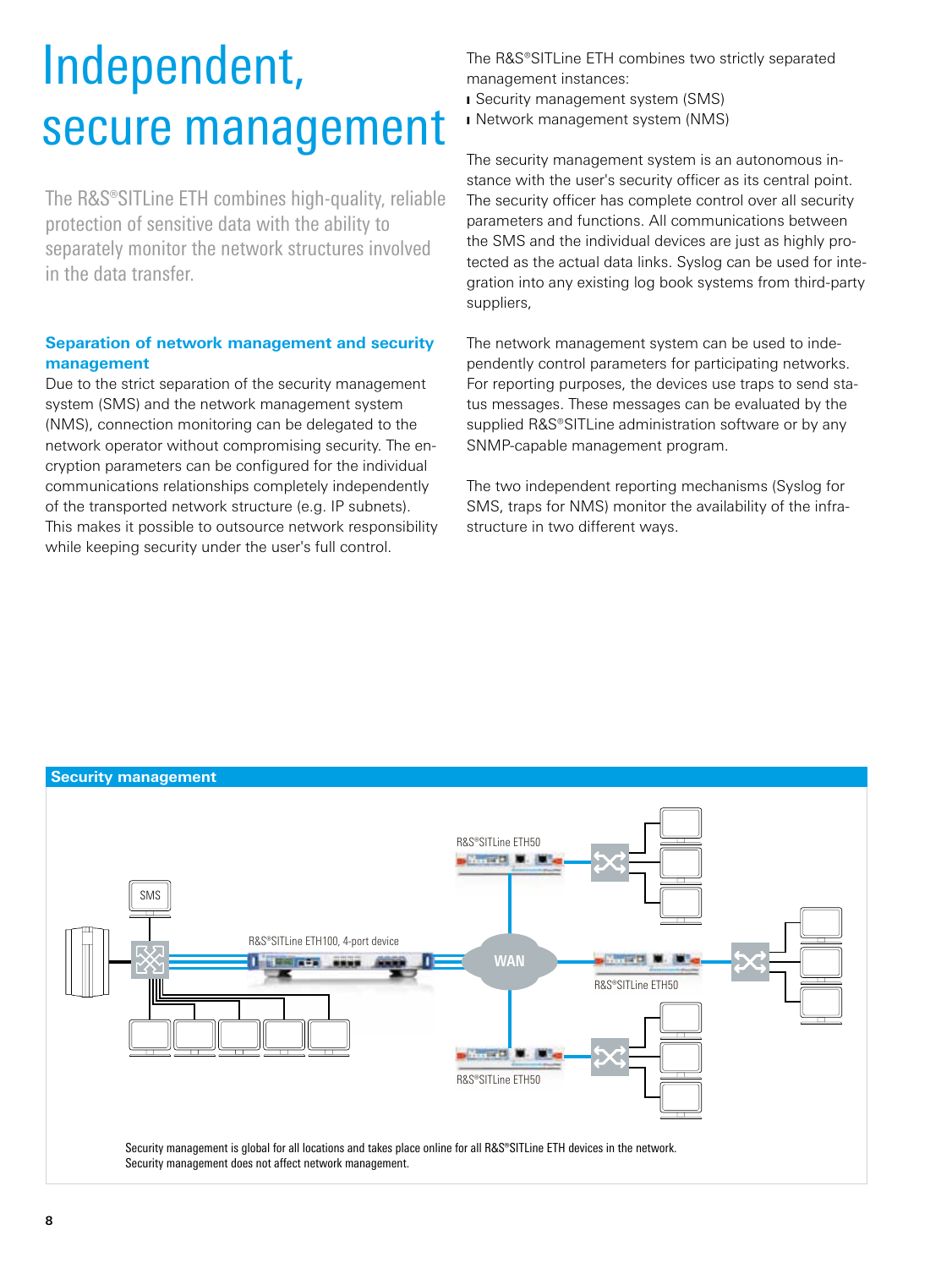### Automatic link setup

Putting additional systems into operation in an existing complex network can be a challenge. This is particularly true for the configuration and organization of the links to the security management system. Ethernet encryptors must offer excellent security encompassing confidentiality, authenticity and integrity while simultaneously meeting demanding requirements for network performance and availability. The R&S®SITLine ETH simplifies this process through self-organization of encrypted links, thereby eliminating the risk of faulty configurations.



The R&S®SITLine ETH can be preconfigured before it is sent to the operating site. On startup, it automatically sets up encrypted L2 links. The same applies to backup devices.

### **Redundant link structure to the security management system**

The SMS can directly access an R&S®SITLine ETH via each of the device's interfaces (local management ports as well as data ports). Only the device's IP address for the SMS functions and the associated gateway address need to be entered.

### **Self-organizing and self-healing**

Only a small amount of initial configuration data needs to be transferred offline to the devices (smart card token). All other settings take place dynamically and securely online. The security concept also provides the flexibility to quickly replace a device (e.g. after servicing) without timeconsuming reconfiguration. This also helps to maximize the availability of secure communications. Automatic configuration adaptation takes place continually: If the management connection fails, the R&S®SITLine ETH will automatically search for alternative connections to the SMS.

### **Automatic setup of encrypted links**

The individual certificates for the devices are used to determine which parties are authorized to set up connections. Encrypted links can be configured without detailed network data. Encrypted links are automatically set up even when the network configuration changes. Each connection with another authorized communications party is always set up as an encrypted link. If it is not possible to set up an encrypted link because the agreed security procedure could not be completed, data is blocked for this network area. This eliminates the possibility of unintentional or unnoticed communications via unencrypted links. This behavior can only be modified by the security officer by actively setting up an exception rule.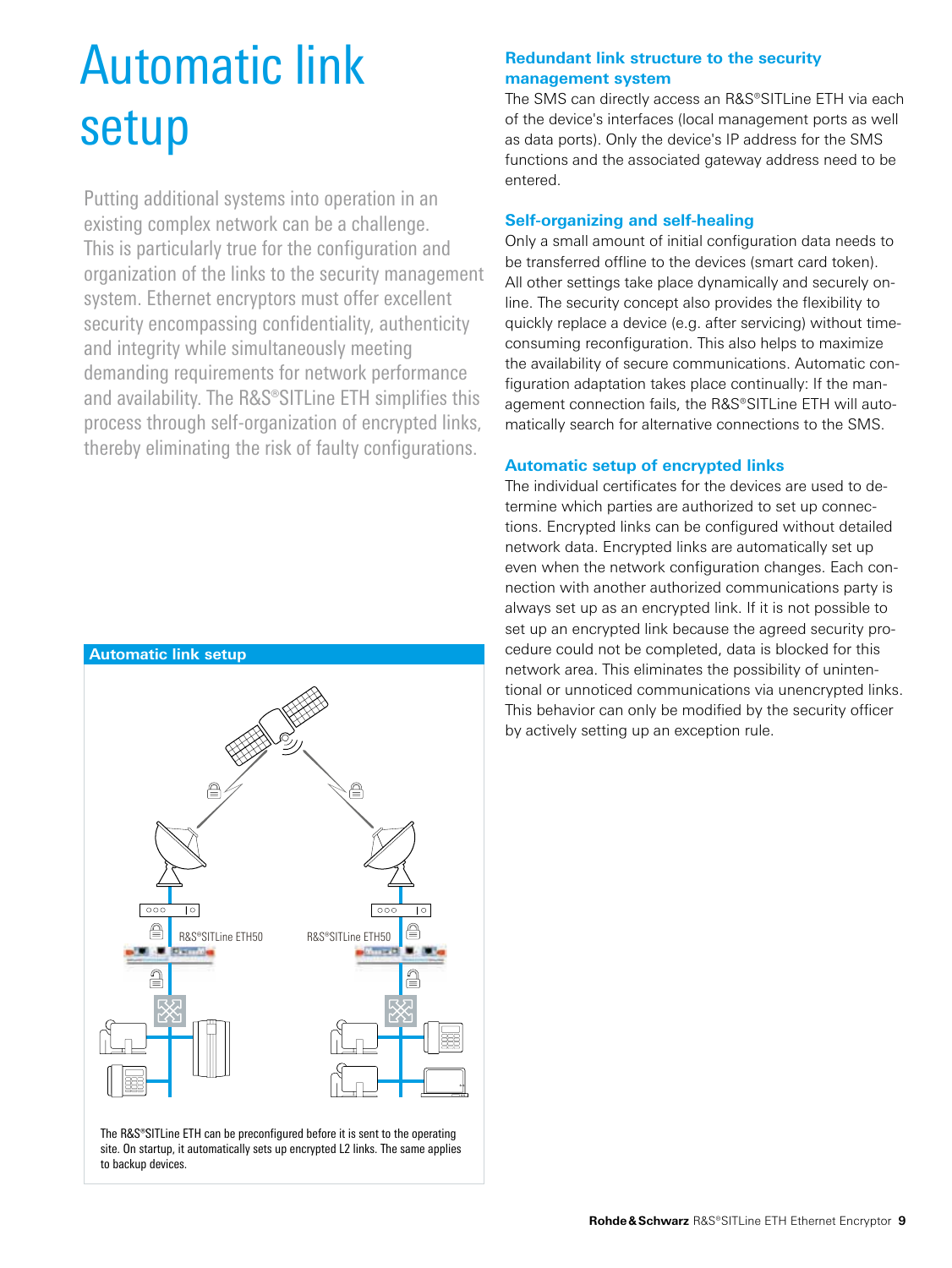# Specifications in brief

| <b>Specifications in brief</b>                                     |                                                                                                                       |                                                                           |                                                                                                         |  |
|--------------------------------------------------------------------|-----------------------------------------------------------------------------------------------------------------------|---------------------------------------------------------------------------|---------------------------------------------------------------------------------------------------------|--|
|                                                                    | <b>R&amp;S®SITLine ETH1G</b>                                                                                          | R&S®SITLine ETH100                                                        | R&S®SITLine ETH50                                                                                       |  |
| Ethernet, ports                                                    |                                                                                                                       |                                                                           |                                                                                                         |  |
| Number of lines per device                                         | $\mathbf{1}$                                                                                                          | 1, 2 or 4                                                                 | $\mathbf{1}$                                                                                            |  |
| Connector/transceiver                                              | optical, electrical, exchangeable<br>(SFP)                                                                            | electrical, replaceable (SFP)                                             | electrical, built-in                                                                                    |  |
| Performance/throughput per line                                    | 1 Gbit/s                                                                                                              | 100 Mbit/s                                                                | 25 Mbit/s, 50 Mbit/s, 100 Mbit/s                                                                        |  |
| Number of links                                                    | 4000                                                                                                                  | 4000                                                                      | 64                                                                                                      |  |
| Supported Ethernet services                                        |                                                                                                                       |                                                                           |                                                                                                         |  |
| EPL,<br>Ethernet link encryptor,<br>Ethernet dedicated line        | $\bullet$                                                                                                             |                                                                           |                                                                                                         |  |
| EVPL, VLAN-based encryption                                        | $\bullet$                                                                                                             | $\bullet$                                                                 | $\bullet$                                                                                               |  |
| MAC-EVPL,<br>MAC-address-based encryption                          | $\bullet$                                                                                                             |                                                                           |                                                                                                         |  |
| MAC-ELAN,<br>MAC-address-based encryption via port-<br>based E-LAN | $\bullet$                                                                                                             |                                                                           |                                                                                                         |  |
| <b>Cryptography and security</b>                                   |                                                                                                                       |                                                                           |                                                                                                         |  |
| Transport/tunnel mode                                              | $\bullet$                                                                                                             | $\bullet$                                                                 | ٠                                                                                                       |  |
| Bulk mode (back-to-back)                                           |                                                                                                                       |                                                                           |                                                                                                         |  |
| Asymmetric                                                         | 257-bit ECC key (roughly corresponds to 3200-bit RSA key)                                                             |                                                                           |                                                                                                         |  |
| Key agreement                                                      | Diffie-Hellman (DH-ECKAS) protocol                                                                                    |                                                                           |                                                                                                         |  |
| Digital signature                                                  | <b>ECDSA</b>                                                                                                          |                                                                           |                                                                                                         |  |
| Authentication                                                     | X.509 v3 certificates                                                                                                 |                                                                           |                                                                                                         |  |
| Symmetric                                                          | AES with 256-bit key, CFB interleaved mode;<br>other standard algorithms or customer-specific algorithms upon request |                                                                           |                                                                                                         |  |
| External emergency erasure                                         |                                                                                                                       |                                                                           |                                                                                                         |  |
| Emergency erasure after loss of power                              | after two days                                                                                                        | after two days                                                            | after one to seven days (can be<br>configured and deactivated)                                          |  |
| <b>Management system</b>                                           |                                                                                                                       |                                                                           |                                                                                                         |  |
| Standard port for management system                                | inband                                                                                                                | inband                                                                    | inband                                                                                                  |  |
| Separate port for R&S®SITScope ETH<br>security management          | $\bullet$                                                                                                             |                                                                           |                                                                                                         |  |
| Network management                                                 |                                                                                                                       | independent of security management, supports SNMP versions v1, v2c and v3 |                                                                                                         |  |
|                                                                    | R&S®SITLine administration soft-<br>ware for stand-alone operation                                                    | R&S®SITLine administration soft-<br>ware for stand-alone operation        |                                                                                                         |  |
| Security management                                                | R&S®SITScope                                                                                                          |                                                                           |                                                                                                         |  |
| <b>Approvals/certifications</b>                                    |                                                                                                                       |                                                                           |                                                                                                         |  |
| <b>BSI</b>                                                         | German restricted (VS-NfD)                                                                                            | German restricted (VS-NfD)                                                | German restricted (VS-NfD)                                                                              |  |
|                                                                    | NATO restricted                                                                                                       | NATO restricted                                                           | NATO restricted                                                                                         |  |
| EANTC                                                              | interoperability test                                                                                                 | interoperability test                                                     | interoperability test                                                                                   |  |
| Key generation (TRNG)                                              | Common Criteria EAL 4+                                                                                                | Common Criteria EAL 4+                                                    | Common Criteria EAL 4+                                                                                  |  |
| CE approval                                                        | $\bullet$                                                                                                             | $\bullet$                                                                 | $\bullet$                                                                                               |  |
| General data                                                       |                                                                                                                       |                                                                           |                                                                                                         |  |
| Operating temperature range                                        | +5 $\degree$ C to +50 $\degree$ C                                                                                     |                                                                           | $-20^{\circ}$ C to +70 $^{\circ}$ C                                                                     |  |
| Storage temperature range (not initialized)                        | $-20^{\circ}$ C to $+70^{\circ}$ C                                                                                    |                                                                           | $-40^{\circ}$ C to +70 $^{\circ}$ C                                                                     |  |
| <b>MTBF</b>                                                        | 51000h                                                                                                                | 49000h                                                                    | 350000 h (without fan)                                                                                  |  |
| Power supply                                                       | 110 V or 240 V/50 Hz or 60 Hz                                                                                         | 110 V or 240 V/50 Hz or 60 Hz                                             | 24 V DC to 60 V DC                                                                                      |  |
| Dimensions and weight                                              |                                                                                                                       |                                                                           |                                                                                                         |  |
| Form factor                                                        | rack format (19")/1 HU                                                                                                |                                                                           | half rack format (7.5")/1 HU,<br>top-hat rail (DIN rail)                                                |  |
| Dimensions ( $W \times H \times D$ )                               | 438 mm $\times$ 61 mm $\times$ 498 mm<br>$(17.2 \text{ in} \times 2.4 \text{ in} \times 19.6 \text{ in})$             |                                                                           | 190 mm $\times$ 36 mm $\times$ 190 mm<br>$(7.5 \text{ in} \times 1.4 \text{ in} \times 7.5 \text{ in})$ |  |
| Weight                                                             | max. 5.2 kg (11.5 lb) (including installation fixtures)                                                               |                                                                           | max. 1.5 kg (3.3 lb)                                                                                    |  |
| Shipping weight                                                    | max. 16 kg (35.3 lb)                                                                                                  |                                                                           | max. 3 kg (6.6 lb)                                                                                      |  |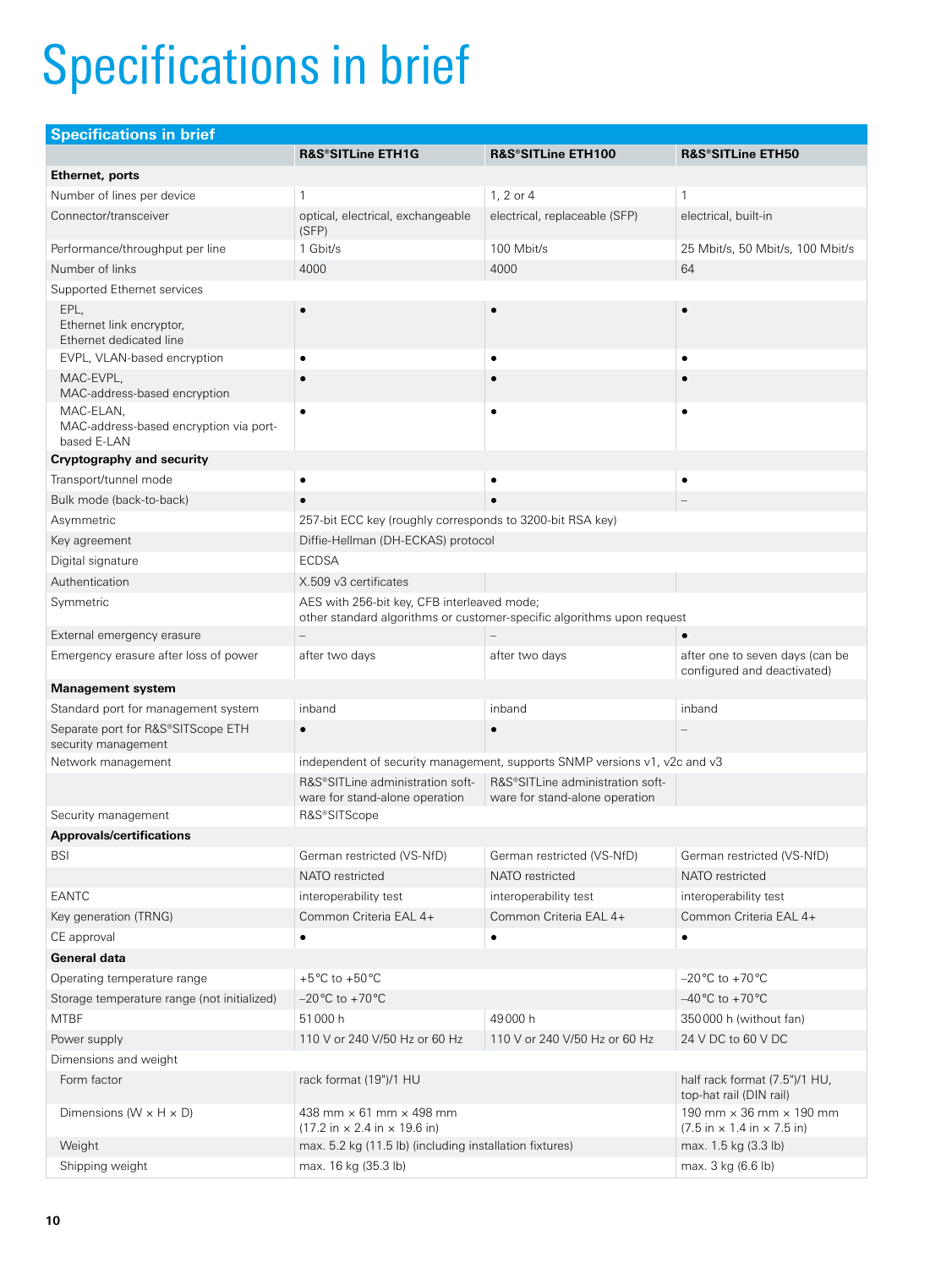# Ordering information

| <b>Designation</b>                                                                                                                                                                                            | <b>Type</b>             | <b>Order No.</b> |  |  |
|---------------------------------------------------------------------------------------------------------------------------------------------------------------------------------------------------------------|-------------------------|------------------|--|--|
| R&S®SITLine ETH50, half rack format (7.5"), 1 HU                                                                                                                                                              |                         |                  |  |  |
| 1 line, 25 Mbit/s                                                                                                                                                                                             | R&S®SITLine ETH50-25    | 5401.8830K02     |  |  |
| 1 line, 50 Mbit/s                                                                                                                                                                                             | R&S®SITLine ETH50-50    | 5401.8830K02     |  |  |
| 1 line, 100 Mbit/s                                                                                                                                                                                            | R&S®SITLine ETH50-100   | 5401.8830K02     |  |  |
| R&S®SITLine ETH100, rack format (19"), 1 HU                                                                                                                                                                   |                         |                  |  |  |
| 1 line, 100 Mbit/s                                                                                                                                                                                            | R&S®SITI ine FTH100-110 | 5401.7004K11     |  |  |
| 2 lines, 100 Mbit/s                                                                                                                                                                                           | R&S®SITLine ETH100-210  | 5401.7004K12     |  |  |
| 4 lines, 100 Mbit/s                                                                                                                                                                                           | R&S®SITLine ETH100-410  | 5401.7004K13     |  |  |
| R&S®SITLine ETH1G, rack format (19"), 1 HU                                                                                                                                                                    |                         |                  |  |  |
| 1 line, 1 Gbit/s                                                                                                                                                                                              | R&S®SITLine ETH1G-110   | 5401.6820K11     |  |  |
| R&S®SITLine device token (one token required per device)                                                                                                                                                      |                         |                  |  |  |
| USB token, smart card                                                                                                                                                                                         |                         | 5410.0650.04     |  |  |
| R&S®SITScope ETH, security management                                                                                                                                                                         |                         |                  |  |  |
| Server hardware set, consisting of: server hardware, keyboard and mouse,<br>basic software, unrestricted GUI license, 1 R&S®SITLine terminal license,<br>3 root tokens, 2 supervisor tokens, 2 manager tokens | R&S®SITScope ETH-HW     | 5410.8400K13     |  |  |
| Server software set, consisting of: basic software,<br>unrestricted GUI license, 1 R&S®SITLine terminal license, 3 root tokens,<br>2 supervisor tokens, 2 manager tokens                                      | R&S®SITScope ETH-SW     | 5410.8400K53     |  |  |
| <b>R&amp;S®SITLine ETH manuals</b>                                                                                                                                                                            |                         |                  |  |  |
| User manual, R&S®SITLine ETH100/R&S®SITLine ETH1G, German                                                                                                                                                     |                         | 5401.8900.31     |  |  |
| User manual, R&S®SITLine ETH50, German                                                                                                                                                                        |                         | 5401.8875.31     |  |  |
| User manual, R&S®SITLine ETH100/R&S®SITLine ETH1G, English                                                                                                                                                    |                         | 5401.8900.32     |  |  |
| User manual, R&S®SITLine ETH50, English                                                                                                                                                                       |                         | 5401.8875.32     |  |  |

**Data sheet for R&S®SITLine ETH100/1G, see PD 5214.0724.22. Data sheet for R&S®SITLine ETH50, see PD 5214.4607.22. Product brochure for R&S®SITScope, see PD 5213.8351.11 and www.rohde-schwarz.com**